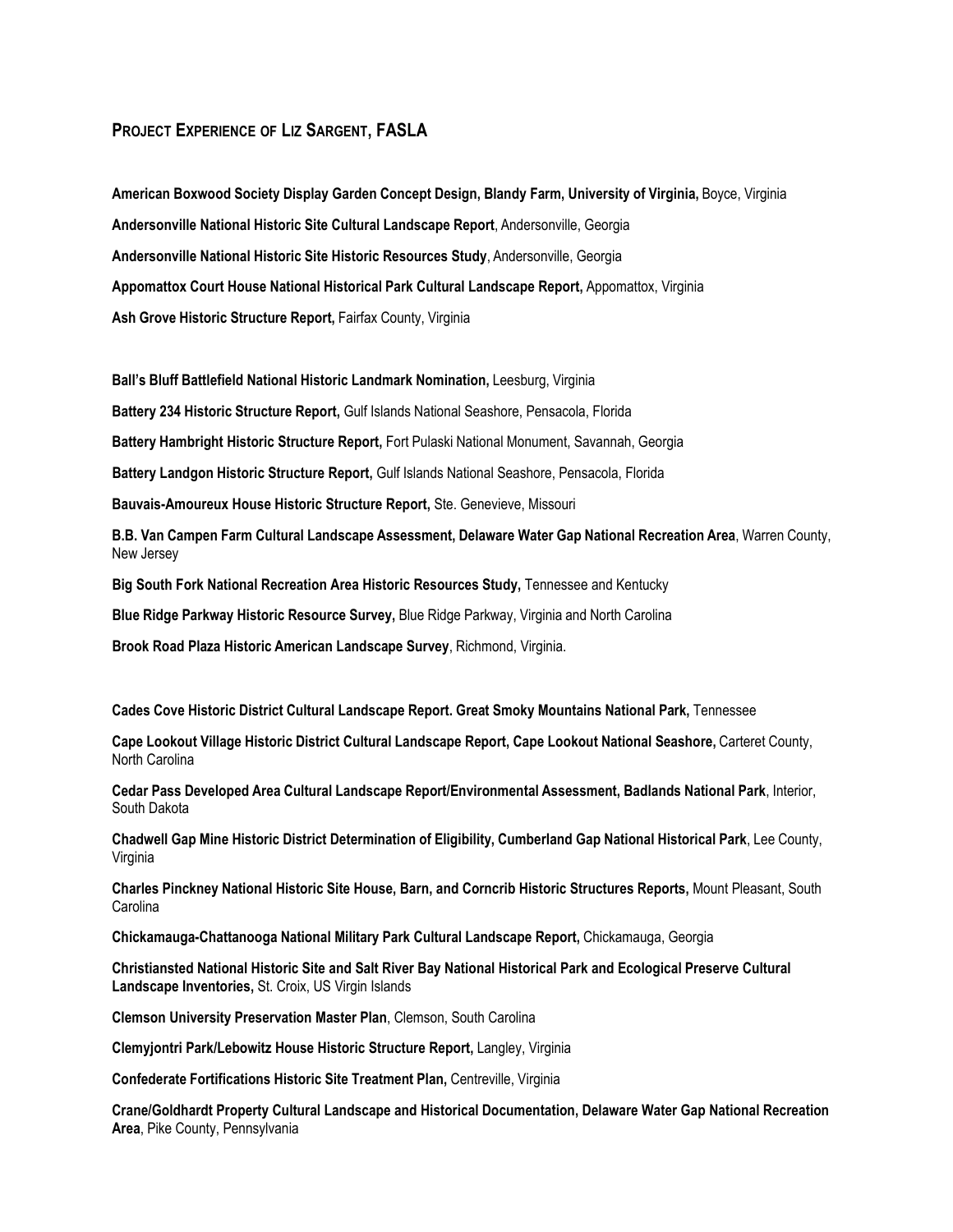**Daughters of Zion Cemetery Preservation Strategies Plan**, Charlottesville, Virginia **Daughters of Zion Cemetery Historic American Landscapes Survey**, Charlottesville, Virginia **D.C. Workhouse and Reformatory Historic District National Register Nomination,** Lorton, Virginia **Delaware Water Gap National Recreation Area, Determinations of Eligibility and National Register Nominations fortwelve properties,** New Jersey and Pennsylvania

**Documenting Richmond's Civil War Battlefields Multiple Property Documentation,** Chesterfield, Hanover, and Henrico counties, Virginia

**Dry Tortugas National Park National Register Nomination**, Key West, Florida

**Dumbarton Oaks Park Master Planning Workshop,** Washington, D.C.

**Eames House Historic American Buildings Survey Documentation**, Pacific Palisades, California **El Morro Cultural Landscape Report, San Juan National Historic Site,** San Juan, Puerto Rico **El Morro Cultural Landscape Inventory, San Juan National Historic Site,** San Juan, Puerto Rico **English Garden Analysis in Support of Restoration, Stan Hywet Hall,** Akron, Ohio **Everglades National Park Mission 66 Design National Register Nomination**, South Florida

**Farnsworth House Preservation Plan**, Plano Illinois

**Fishing Bridge Historic District Cultural Landscape Inventory,** Yellowstone National Park, Wyoming **Flat Top Estate Historic District National Register Nomination**, Blue Ridge Parkway, Blowing Rock, North Carolina **Fort C.F. Smith Planning Report,** Arlington County, Virginia **Fort Clatsop Unit, Lewis and Clark National Historical Park, Cultural Landscape Inventory,** Astoria, Oregon **Fort Frederica National Monument Cultural Landscape Report,** Saint Simons Island, Georgia **Fort Frederica National Monument National Register Nomination Update,** Saint Simons Island, Georgia **Fort Griswold Battlefield State Park Master Plan,** Groton, Connecticut **Fort Mill Ridge Civil War Park Master Plan,** Hampshire County, West Virginia **Fort Pickens Mine Support Structures Historic Structure Report,** Gulf Islands National Seashore, Pensacola, Florida **Fort Pulaski National Monument Historic Structures Report**, Savannah, Georgia **Fort Pulaski National Monument Visitor Center Historic Structure Report,** Savannah, Georgia **Fort Ward Park and Museum Area Resource Management Plan**, Alexandria, Virginia **Frying Pan Farm Park Cultural Landscape Report,** Chantilly, Virginia

**George Washington Birthplace National Monument Cultural Landscape Report**, Westmoreland County, Virginia **George Washington Carver National Monument Cultural Landscape Report**, Diamond, Missouri **Glendale and Malvern Hill Civil War Battlefields Cultural Landscape Report and Archeological Overview,** Henrico County, Virginia

**Glendale and Malvern Hill Civil War Battlefields Landscape Management Plan,** Henrico County, Virginia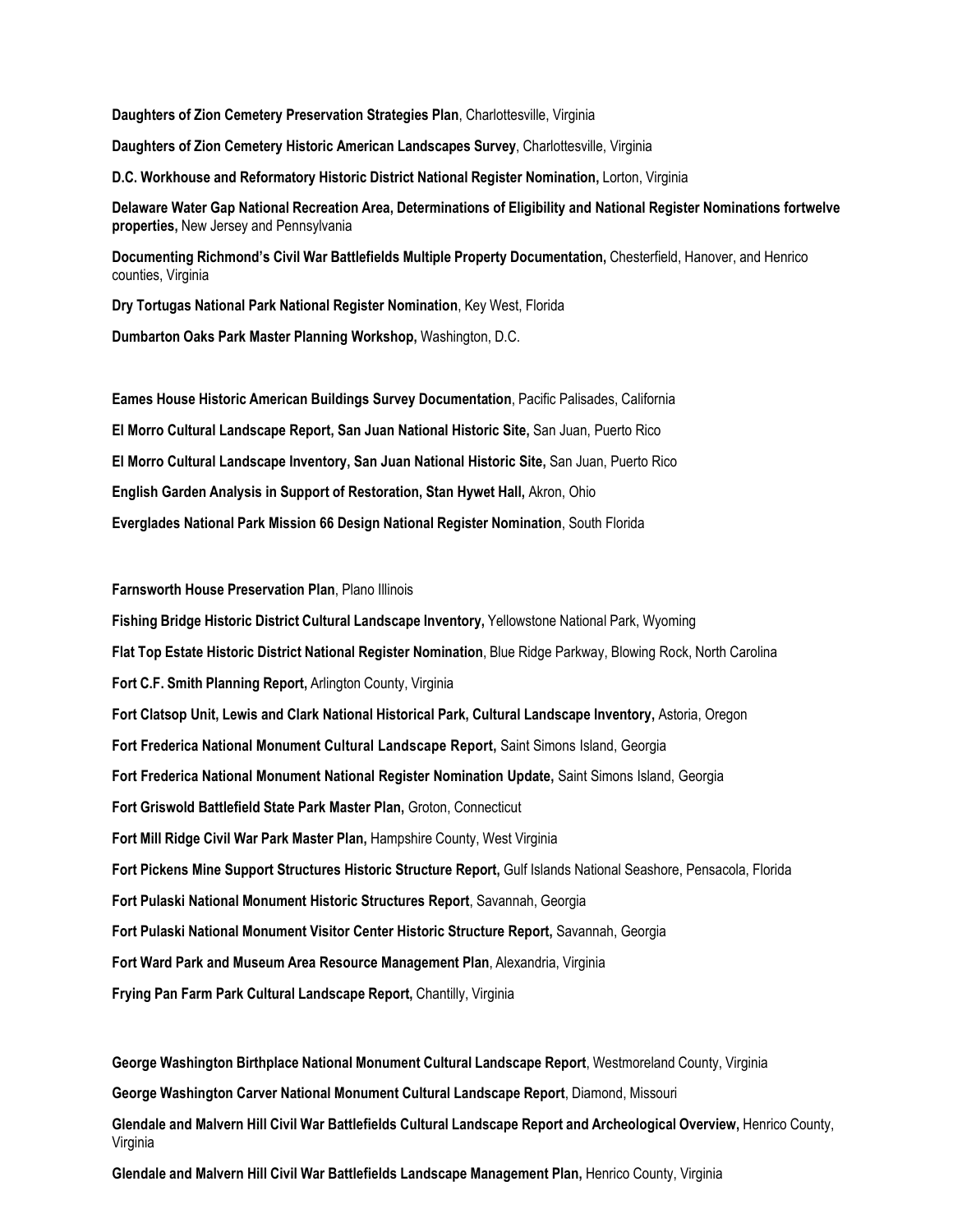**Good Fellow Youth Camp Cultural Landscape Report and Environmental Assessment**, Indiana Dunes National Lakeshore, Porter County, Indiana

**Grand Portage National Monument Cultural Landscape Report,** Grand Portage, Minnesota

**Grandview Cultural Landscape Report, New River Gorge National River,** Raleigh County, West Virginia

**Herbert Hoover National Historic Site Cultural Landscape Report,** West Branch, Iowa

**Historic Huntley Cultural Landscape Report,** Fairfax County, Virginia

**Horseshoe Bend National Military Park Historic Resource Study,** Dadeville, Alabama

**Horseshoe Bend National Military Park National Register Nomination,** Dadeville, Alabama

**Hoskins House and Coble Barn Historic Structures Reports**, **Guilford Courthouse National Military Park,** Greensboro, North Carolina

**Humpback Rocks Cultural Landscape Report, Blue Ridge Parkway**, Nelson and Augusta Counties, Virginia

**Independence Square Rehabilitation and Planting Plan, Independence National Historical Park**, Philadelphia, **Pennsylvania** 

**Jack London State Historic Park Cultural Landscape Report,** Glen Ellen, California **Jamestowne Island and Neck of Land Cultural Landscape Inventory, Colonial National Historical Park**, Yorktown, Virginia **Jamestowne Island and Neck of Land Cultural Landscape Report, Colonial National Historical Park**, Yorktown, Virginia **Janelia Manor Historic Structure Report,** Ashburn, Virginia **Jefferson School Oral History**, Charlottesville, Virginia **Judd Gardens Cultural Landscape Report, Shenandoah National Park,** Page County, Virginia

**Kalaupapa and Kalawao Settlements Cemetery Management Plan, Kalaupapa National Historical Park,** Molokai, Hawaii **Kalaupapa and Kalawao Settlements Cultural Landscape Report, Kalaupapa National Historical Park,** Molokai, Hawaii **Kennesaw Mountain National Battlefield Cultural Landscape Report and Earthworks Management Plan,** Marietta, Georgia **Kernstown Battlefields Resource Management Plan,** City of Winchester and Frederick County, Virginia **Keswick Estate Residential Design Guidelines,** Keswick, Virginia **Kingsley Plantation National Register Nomination, Timucuan Ecologic and Historic Preserve,** Jacksonville, Florida **King William Reservoir Wetland Mitigation Assessments,** Virginia

**Lahey House Historic Structure Report**, Vienna, Virginia **Lake Historic District Cultural Landscape Inventory,** Yellowstone National Park, Wyoming **Lake Fish Hatchery Historic District Cultural Landscape Inventory,** Yellowstone National Park, Wyoming **Lee (Emancipation) Park Historic American Landscape Survey**, Charlottesville, Virginia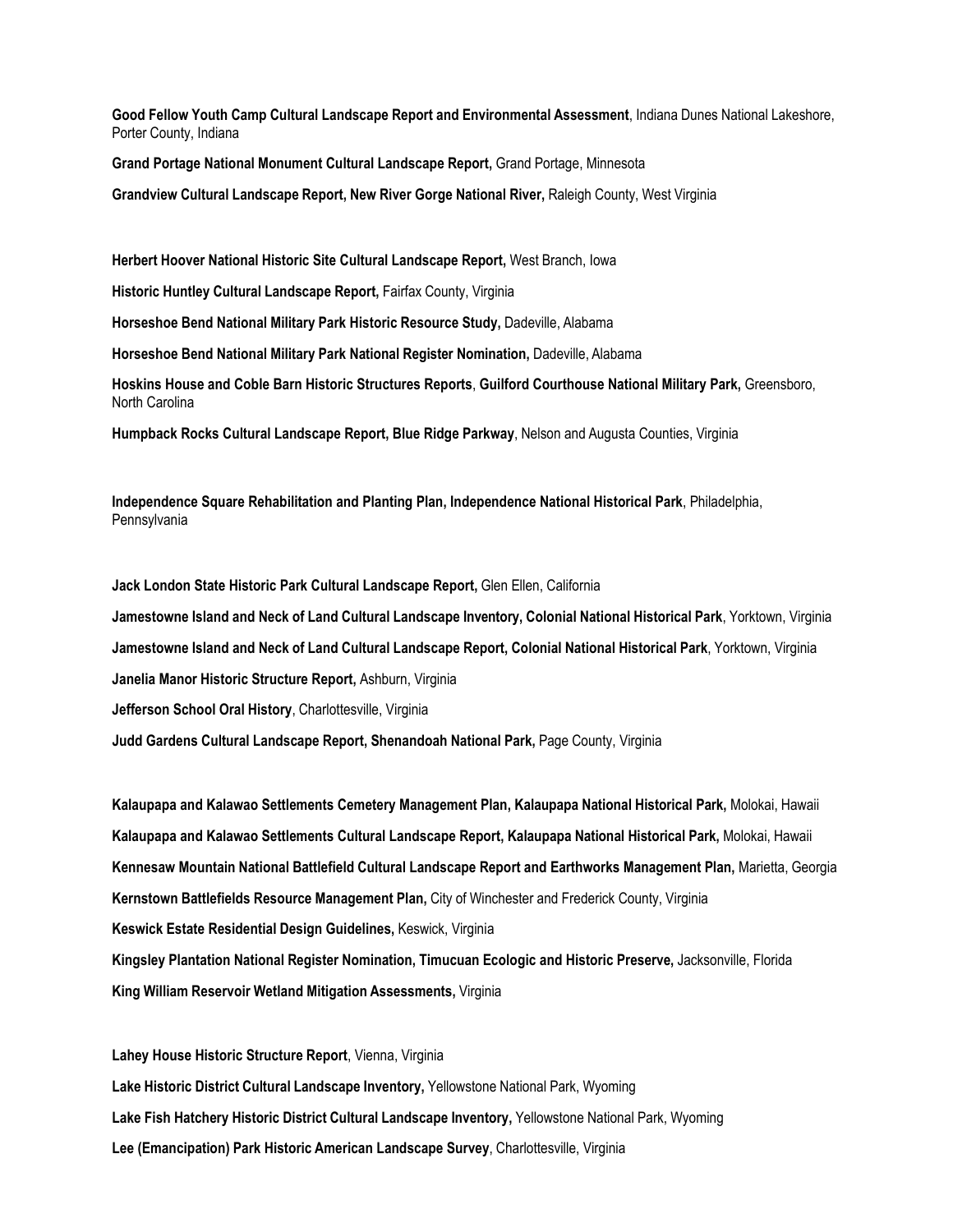**Mammoth Cave Core Visitor Services Cultural Landscape Report,** Mammoth Cave, Kentucky **Mammoth Cave Visitor Core Services Area National Register Nomination Update**, Mammoth Cave,Kentucky **Mammoth Cave Historic District Cultural Landscape Report**, **Mammoth Cave National Park,** Mammoth Cave, Kentucky **Martin Luther King Jr. National Historic Site Cultural Landscape Report**, Atlanta, Georgia **Mayfield and Cannon Branch Historic Sites Master Plan,** Manassas, Virginia **Mission ConcepcÍon Cultural Landscape Report, San Antonio Missions National Historic Site**, San Antonio, Texas **Mission San José Cultural Landscape Report, San Antonio Missions National Historic Site**, San Antonio, Texas **Monocacy Battlefield Cultural Landscape Analysis,** Antietam, Maryland **Monument Terrace Rehabilitation**, Lynchburg, Virginia **Moses H. Cone Memorial Park Cultural Landscape Report Update and Cultural Landscape Inventory,** Blue Ridge Parkway, Blowing Rock, North Carolina **Mount Gilead Historic Site Cultural Landscape Report and Centreville Historic District Design Guidelines,** Centreville, Virginia **Mount Gilead Historic Structure Report,** Centreville,Virginia **Mount Rushmore National Memorial National Register Nomination Update,** Mount Rushmore, South Dakota **Mount Vernon Estate and Gardens Cultural Landscape Report**, Alexandria, Virginia **Mount Vernon High School Historic Structure Report,** Alexandria, Virginia

**National Zoo and Conservation Research Center Master Plan,** Washington, D.C. and Front Royal, Virginia **Nelson Scenic Loop**, Nelson County, Virginia **Newtonia Battlefields Vision Plan,** Newtonia, Missouri **Nicodemus National Historic Site Cultural Landscape Report**, Nicodemus, Kansas **Ninety-Six National Historic Site Cultural Landscape Report,** Ninety-Six, South Carolina **North Entrance Road Historic District Cultural Landscape Inventory,** Yellowstone National Park, Montana **North Side Stewardship and Training Workshop, Valley Forge National Historical Park,** Valley Forge, Pennsylvania

**Oatlands Plantation Master Plan,** Leesburg, Virginia

**Old Courthouse Historic Structure Special Issues Report, Jefferson National Expansion Memorial,** St. Louis, Missouri

**Pamplin Historical Park Field of Fire Landscape Rehabilitation Plan,** Dinwiddie County, Virginia **Pamplin Historical Park Field Fortifications Landscape Management Plan,** Dinwiddie County, Virginia **Park Road 4 Cultural Landscape Report,** Texas Parks and Wildlife, Burnett, Texas **Peaks of Otter Cultural Landscape Report, Blue Ridge Parkway**, Bedford and Botetourt Counties, Virginia **Pensacola Harbor Defenses Project National Register Nomination**, Gulf Islands National Seashore, Pensacola, Florida **Peter Strauss Ranch Cultural Landscape Report,** Santa Monica Mountains National Recreation Area, Malibu, California **Plains High School Cultural Landscape Report, Jimmy Carter National Historic Site**, Plains, Georgia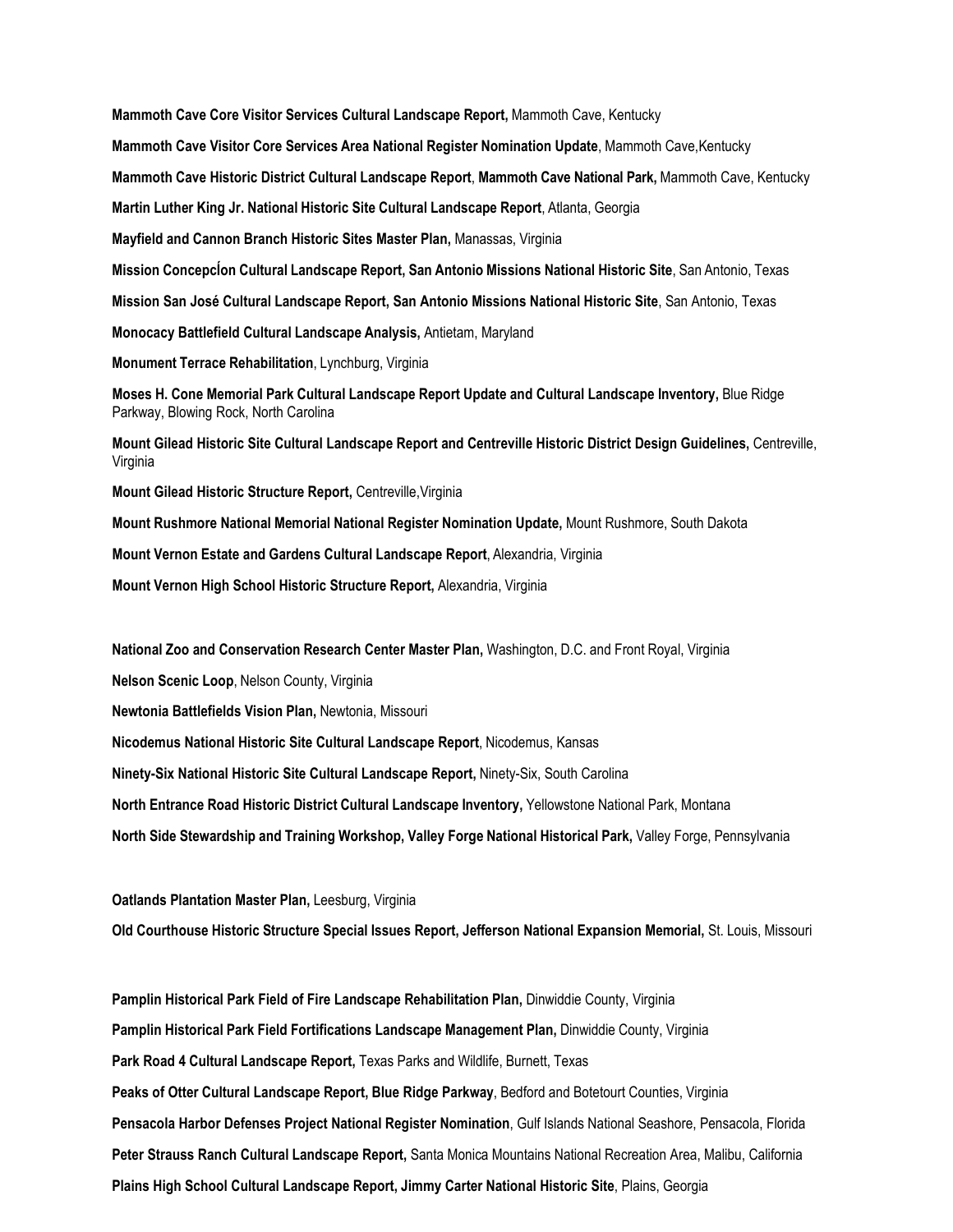**Portsmouth Village Historic District Cultural Landscape Report,** Carteret County, North Carolina **Presidio of San Francisco Cultural Landscape Report**, San Francisco, California

**Rancho de las Cabras Cultural Landscape Report,** San Antonio Missions National Historical Park, San Antonio, Texas **Rappahannock Commercial Area Plan,** Rappahannock, Virginia **Rahway River Parkway Determination of Eligibility, National Register Nomination,** Union County, New Jersey **Read House and Garden National Register Documentation,** New Castle, Delaware **Rigg/Buckley Property Historic Structure Report, Patriot Park North,** Centreville, Virginia **Riley House Historic Structures Report**, Montgomery County, Maryland **River Road System Cultural Landscape Inventory,** Delaware Water Gap National Recreation Area, Warren and Sussex Counties, New Jersey **River View Farm Historic American Landscapes Survey,** Charlottesville, Virginia **River View Farm National Register Nomination,** Charlottesville, Virginia **Rocky Mountain Headquarters Area Cultural Landscape Inventory, Rocky Mountain National Park,** Estes Park, Colorado

**Rose Hill Cultural Landscape Report,** Winchester, Virginia

**Salk Institute Conservation Management Plan,** San Diego, California

**Schweikher House Historic American Buildings Survey Documentation,** Chicago, Illinois

**Shiloh National Military Park Administrative History,** Shiloh, Tennessee

**Shirley House Cultural Landscape Report, Vicksburg National Military Park,** Vicksburg, Mississippi

**Shoemaker House Cultural Landscape and Historical Documentation, Delaware Water Gap National Recreation Area**, Monroe County, Pennsylvania

**South Mountain Cultural Landscape Assessment, Michaux State Forest,** South-Central Pennsylvania

**Spanish American War Battery Cultural Landscape Report and Environmental Assessment, Timucuan Ecological and Historic Preserve,** Jacksonville, Florida

**Sprigg Lane Historic Landscape Study, University of Virginia,** Charlottesville, Virginia

**Stanton Family Cemetery Site Plan,** Buckingham County, Virginia

**Star Fort Management and Interpretation Plan,** Frederick County, Virginia

**Stones River National Battlefield Cultural Landscape Report,** Murfreesboro, Tennessee

**Stones River National Cemetery Cultural Landscape Report**, Murfreesboro, Tennessee

**Stones River National Battlefield Historic Structures Reports for nine properties**, Murfreesboro, Tennessee

**Sully Outbuildings Building Preservation Plans,** Chantilly, Virginia

**Sutro Baths Cultural Landscape Report, Golden Gate National Recreation Area**, San Francisco, California

**Tallgrass Prairie National Preserve Cultural Landscape Report and Corral Area Project**, Chase County, Kansas

**The Oaks Historic Structure Report, Tuskegee Institute National Historic Site,** Tuskegee, Alabama

**Third Winchester Battlefield Cultural Heritage Plan,** Shenandoah Valley Battlefields Heritage Area, Winchester, Virginia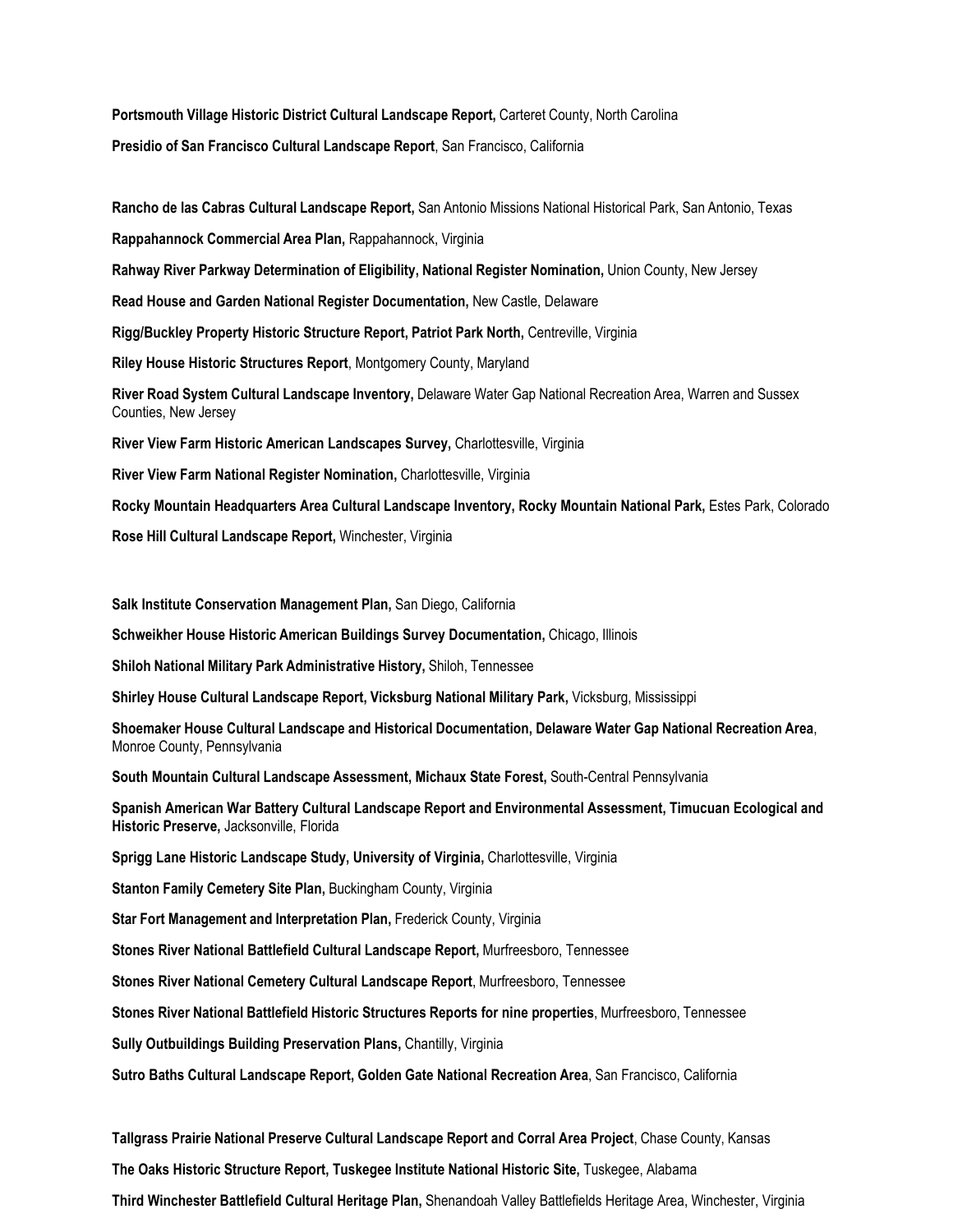**Totopotomoy Creek Battlefield Cultural Landscape Report,** Richmond National Battlefield Park, Hanover County, Virginia **Town of Front Royal Entrance Corridor Study and Landscape Master Plan,** Front Royal, Virginia **Tsankawi Cultural Landscape Report, Bandelier National Monument,** Los Alamos, New Mexico **Tudor Hall Cultural Landscape Assessment, Pamplin Historical Park,** Dinwiddie County, Virginia **Tuskegee Airmen National Historic Site Historic Resource Study,** Tuskegee, Alabama

**University of Cincinnati Preservation Master Plan,** Cincinnati, Ohio **University of Georgia Statewide System Historic Preservation Master Plan**, Georgia **University of Virginia, Darden Courtyard Concept Design**, Charlottesville, Virginia **University of Virginia, Dawson's Row Site Design and Construction Documentation**, Charlottesville, Virginia **University of Virginia East Range Stormwater Management Master Plan,** Charlottesville, Virginia **University of Virginia East Range Landscape Improvements Construction Documentation,** Charlottesville, Virginia **University of Virginia**, **McCormick Road Housing Site Design Phases I and II,** Charlottesville, Virginia **University of Virginia**, **McCormick Road and Pavilion Alleys Historic Landscape Study,** Charlottesville, Virginia **University of Wyoming Historic Preservation Plan Update**, Laramie, Wyoming

Valley Forge National Historical Park Cultural Landscape Inventories for the Port Kennedy, Valley Forge Farms, Walnut **Hill, Washington's Headquarters component landscapes,** Valley Forge, Pennsylvania **Valley Forge National Historical Park Cultural Landscape Plan,** Valley Forge, Pennsylvania **Vicksburg National Cemetery Cultural Landscape Report, Vicksburg National Park**, Vicksburg, Mississippi **Vicksburg National Military Park Cultural Landscape Report,** Vicksburg, Mississippi

**Washington and Lee University Preservation Master Plan**, Lexington, Virginia **Washington Monument Cultural Landscape Report,** Washington, D.C. **Washita Battlefield National Historic Site, Cultural Landscape Report Part 2**, Roger Mills County, Oklahoma **White House Historic Structure Report,** Falls Church, Virginia **Whitman Mission National Historic Site Cultural Landscape Report,** Walla Walla, Washington **William Howard Taft Home National Historic Landmark Nomination Update**, Cincinnati, Ohio **William Howard Taft National Historic Site National Register Nomination Update**, Cincinnati, Ohio **Wilson's Creek National Battlefield Cultural Landscape Report,** Republic, Missouri **Wilson's Creek National Battlefield CLR Update/Environmental Assessment**, Republic, Missouri **Wind Cave National Park Cultural Landscape Report**, Hot Springs, South Dakota **Woodrow Wilson Family Home Historic Property Plan,** Columbia, South Carolina